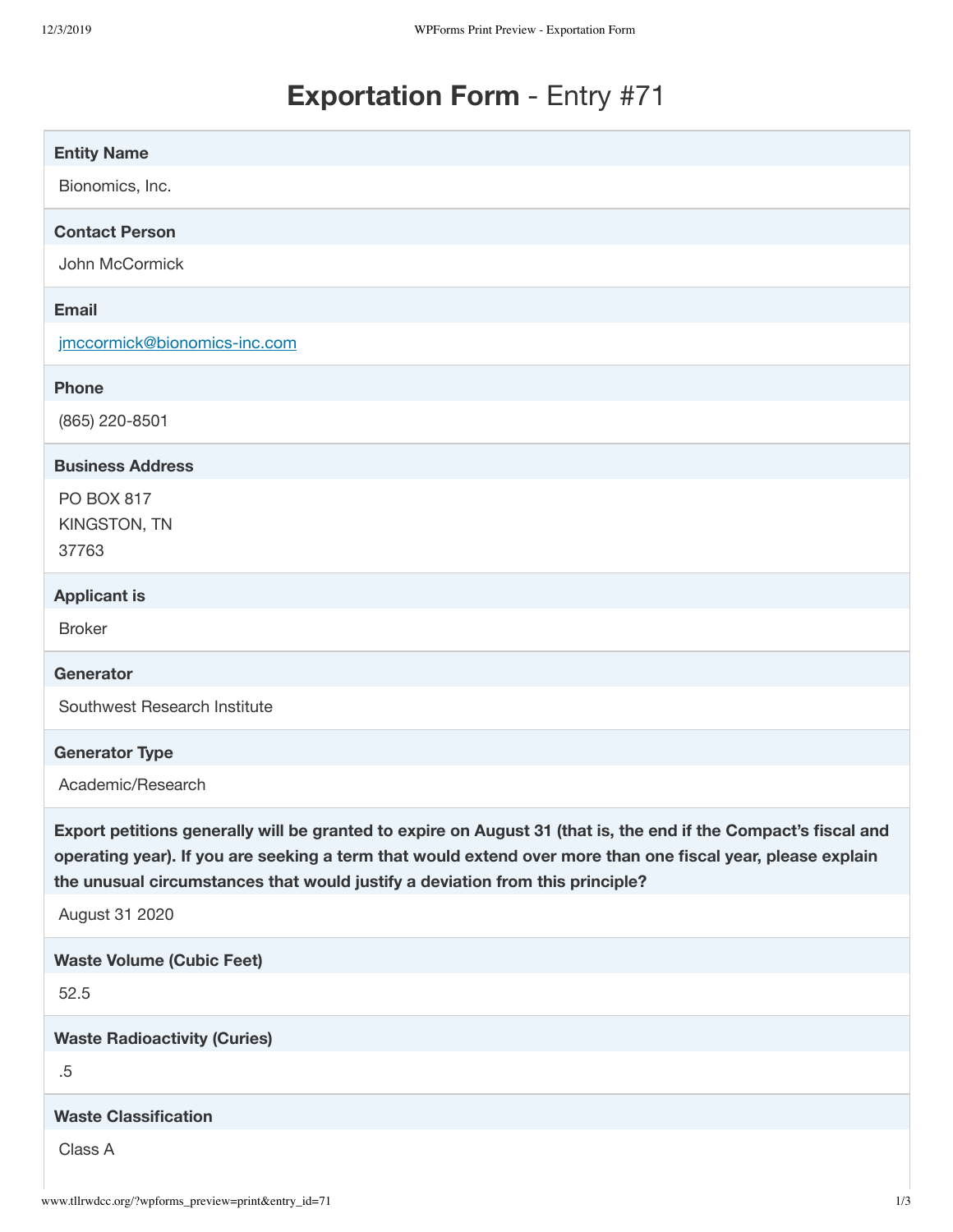#### **Name and Location of Proposed Treatment and /or Disposal Facility**

Energy Solutions Incinerator Oak Ridge, TN

#### **Waste Description**

Oil, non-hazardous liquids, non-hazardous liquids in Vials

#### **Justification for Exportation**

As a small waste generator, SWRI does not have the means or an established process needed to prepare this waste for disposal at WCS. The processing required increases the risk of contamination, increases exposure of radionuclides to employees and creates additional waste volumes including doubling or tripling the present volumes, all of which results into much higher disposal costs. Burning the liquids is a method to eliminate the volume, cost and most importantly reduces risks.

**Does Applicant have any unresolved violation(s), complaint(s), unpaid fee(s), or past due report(s) with the Texas Low-Level Radioactive Waste Disposal Compact Committee?**

No.

**Does Applicant have any unresolved violation(s), complaint(s), unpaid fee(s), or past due reports associated with radioactive waste receipt, storage, handling, management, processing, or transportation pending with any other regulatory agency with jurisdiction to regulate radioactive material including, without limitation, the Texas Commission on Environmental Quality (TCEQ)?**

No.

## **Applicant hereby certifies\* the following:**

The information provided herein is complete, accurate, and correct.

The low-level radioactive waste for which this Export Petition is submitted will be packaged and shipped in accordance with applicable state and federal regulations and is acceptable for disposal at the proposed disposal facility.

## If a Broker is submitting this petition on behalf of the Petitioner, the Broker hereby certifies\* the following

The Broker submitting this Export Petition is authorized by the Petitioner to act on behalf of the Petitioner related to this Permit for Exportation of InCompact waste. A copy of written documentation containing such authorization is attached to this Export Petition.

| <b>Name</b>    |
|----------------|
| John McCormick |
| <b>Title</b>   |
| <b>VP</b>      |
| <b>Date</b>    |
| 11/26/2019     |